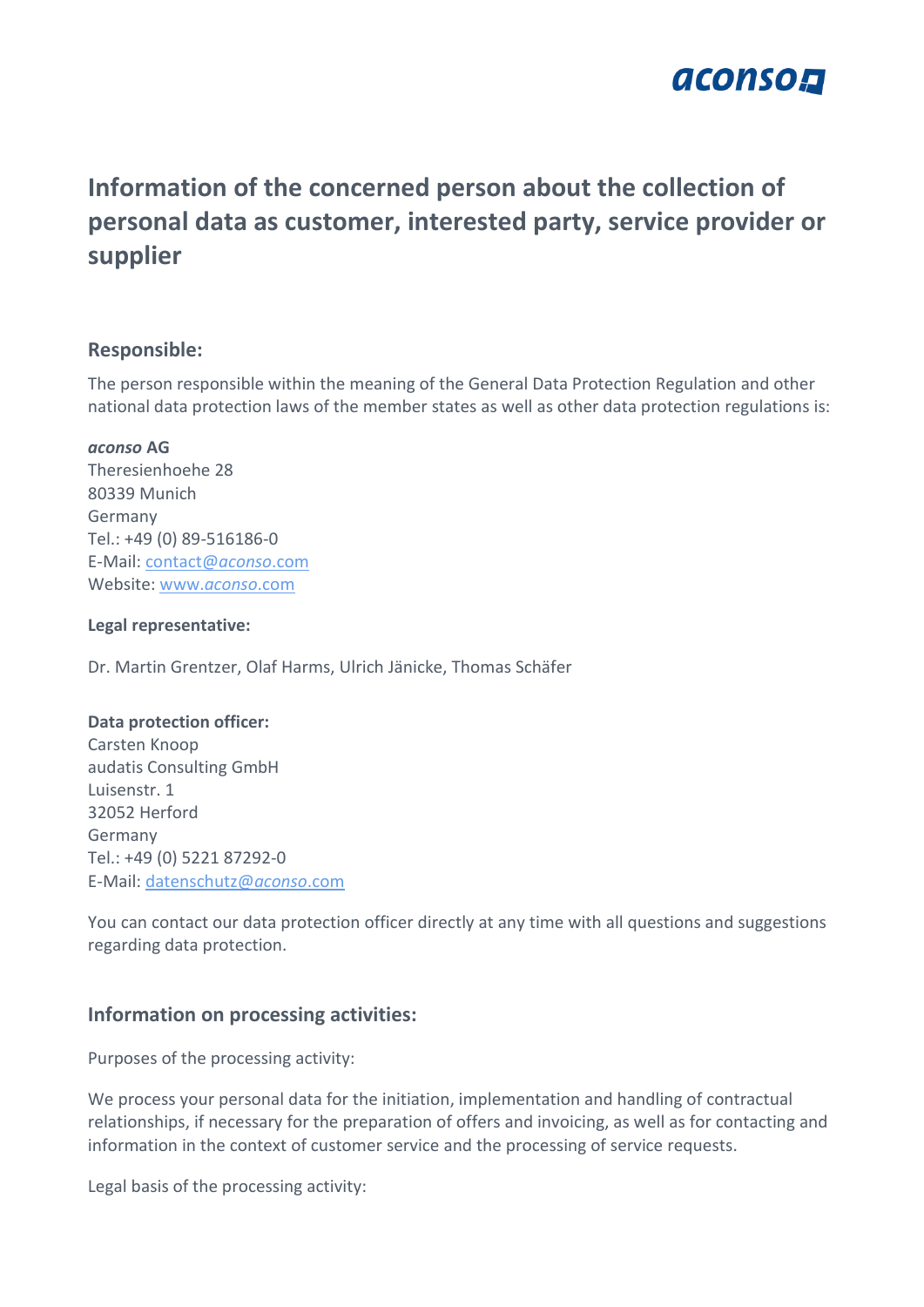

The processing is necessary for the fulfilment of a contract or a pre-contractual measure in accordance with Art. 6 Paragraph 1 letter b GDPR or necessary to safeguard our legitimate interest in accordance with Art. 6 Paragraph 1 letter f GDPR and no interests or fundamental rights and freedoms of the data subject prevail.

Categories of recipients:

Internal recipients are customer service, sales, marketing, accounting, IT. Furthermore, we use service providers (contract processors) to fulfil our tasks, such as an IT service provider and hosting provider, and transfer data to authorities or courts within the framework of legal obligations.

Data transfer to a third country:

There is no planned transfer to third countries.

## **Additional information requirements:**

Storage period of personal data:

The storage depends on the legal requirements, in particular § 147 AO (10 years) and § 257 HGB (6 years). Personal data is deleted as soon as its purpose no longer applies and there is no obligation to retain it.

Rights of the person concerned:

As a natural person, you have a right to information (in accordance with Art. 15 GDPR) from the person responsible about the personal data relating to you, as well as to correction (Art. 16 GDPR), deletion (Art. 17 GDPR), and restriction of processing (Art. 18 Para. 1 GDPR). You also have the **right to object to the processing (Art. 21 GDPR)** and the right to data transferability (Art. 20 GDPR).

If you wish to exercise your rights, please contact the data protection officer or our head office.

Right of appeal:

You have a right of appeal, to the competent supervisory authority.

Duty to provide personal data:

The provision of personal data about the data subject is sometimes required by law or contract, or is necessary for the conclusion of a contract or for customer service and communication. The person concerned is then obliged to provide the personal data.

Failure to provide the data would have the consequence that no contractual relationship can be established or communication is not possible.

Automated decision making:

There is no automated decision-making or profiling.